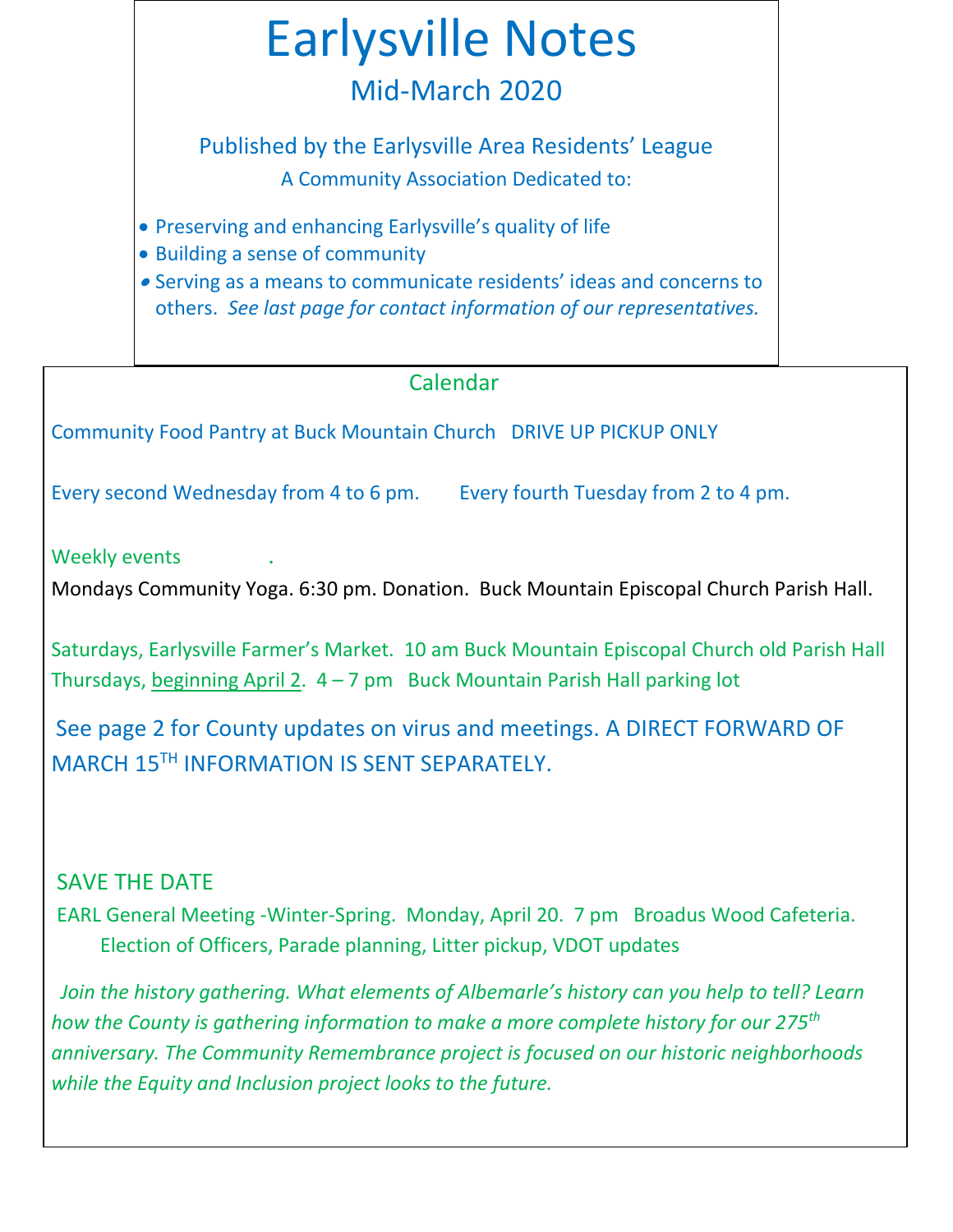Regarding the Corona virus. Citizens seek bona fide information.

The local TJ Health Department hotline 434-972-6261 is up and running for public questions. Please also refer to the VDH website for the latest information: [www.VDH.virginia.gov/coronavirus.](http://www.vdh.virginia.gov/coronavirus) These sites are updated and information changes multiple times a day.

# **Update Mar 13, 2020 - 5 pm : Albemarle County continues to monitor and plan for Co**ronaviru**s (COVID-19) in our community.**

Albemarle County continues to monitor guidance from the CDC and VDH. There are no cases of COVID-19 in our community at this time. Read on to learn more about what Albemarle County is doing to respond to COVID-19.

# **Upcoming Public Meetings, Programs, and Events**

We are in the process of reviewing public meetings, events, and recreation programs. At this time, gatherings of fewer than 100 people will proceed as planned. Public meetings, events, and recreation programs expected to have more than 100 attendees are being individually evaluated for how to proceed. Please continue to check these messages and the Albemarle County web calendar [\(www.albemarle.org/calendar\)](http://www.albemarle.org/calendar) as the status may change as this situation evolves.

### **Public Meetings**

Board of Supervisors Work Session, 3/17 at 3 pm – Moved to Lane Auditorium. CALL OR EMAIL SUPERVISORS WITH YOUR CONCERNS BEFORE THE MEETING.

Board of Supervisors Business Meeting, **3/18 at 5 pm** – limited agenda NOTE NEW TIME

Board of Supervisors Town Hall, 3/19 at 6:30 pm – This Town Hall is **cancelled**

Court Square Community Conversations, 3/20 at 6 pm - Virtual Meeting

**White Hall District Town Hall, 3/26 at 7 pm - Lane/Virtual Meeting\*. This replaces town halls on 3/24th and 3/28th .**

# *\*Lane/Virtual Meeting*

To facilitate public engagement for timely items, Lane/Virtual Meetings will take place in Lane Auditorium at the County Office Building at 401 McIntire Road and online. Lane Auditorium is a room equipped for live streaming and allows virtual participation through our Participate webpage, which will have a link to live video-streaming and a way to submit questions to be answered live at the meeting. Visit *[www.albemarle.org/participate](http://r20.rs6.net/tn.jsp?f=001q-CvZoFX42Z-ctoZiPIr4hrLx7P_T3rcCk5h7nlHLvlaLNaM0nCoSubCH5agZEadb0WhyAoGSlSzTV4Xu-rEDP7MudtGpB_rrSQlpeZYyBaWn8PiEO4sPqNLpWw6DYjK20BOV4ZmgN5pfcz7Tuxq6VHeJIqKoc9Q&c=W2ImUDtuBO_cwWP2DIuzl1KGuK9RyocxeD2GTTWRwNoyAMmbW__TxA==&ch=22oES5NHi374RT_4YLUvuvk8uAW2H20kmuPLaHlozZBdNHvwEhnafg==)* at the time of the meeting to access these links.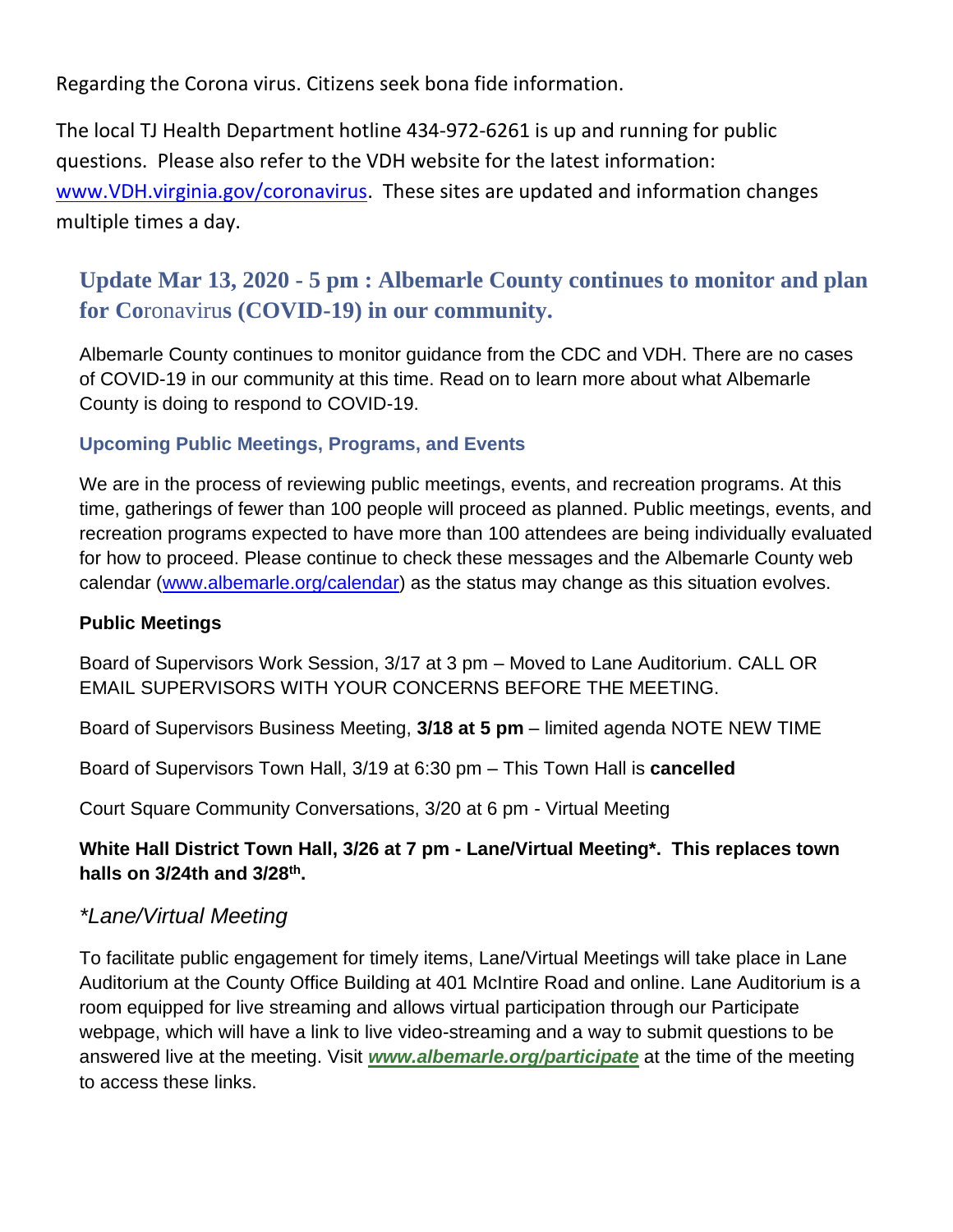## **Events & Programs**

### *Postponed Indefinitely*

Yancey School Community Center One-Year Celebration, 3/14 at 10 am

Open Gym Program at Yancey School Community Center

Middle School Volleyball Program

Men's Basketball League

Open Skate Program at Greenwood Community Center

## **What is Albemarle County doing to prepare?**

Public safety agencies use a structure called the Incident Management Team (IMT) to plan for and respond to major incidents, including public health crises like COVID-19. The IMT structure allows us to efficiently direct resources and coordinate across organizations. The IMT is meeting at least twice each week but will continue to adjust meeting frequency to address our community's needs.

Albemarle County's IMT has developed a multi-phased plan, in alignment with guidance from the CDC, on what measures to take and when to reduce the spread of disease and to maintain our business operations. The phases of the plan are designed to respond to what happens locally – from the current planning phase through to if local cases are reported.

Albemarle County has implemented the following measures:

### *For our community*

- Postponed large events, suspended large programs
- Transitioned budget town hall meetings to Lane/Virtual Meetings (see above)
- Public safety personnel are engaging with nursing homes, group homes, and other vulnerable populations to ensure plans are in place for resident safety
- Our 911 call-takers are now screening callers reporting specific complaints consistent with COVID-19 symptoms. This measure is intended to ensure our first responders take the necessary steps to provide safe care and is consistent with guidance from the International Association of Emergency Dispatchers.

### *For our employees*

- Enhanced cleaning protocol for County-operated buildings
- Canceled work-related travel outside our community for staff and canceled work-related meetings convening people from outside of our community hosted by Albemarle County and/or in County-operated buildings
- Encourage employees experiencing respiratory symptoms to stay home
- Signage encouraging use of hand sanitizing stations and/or hand washing throughout building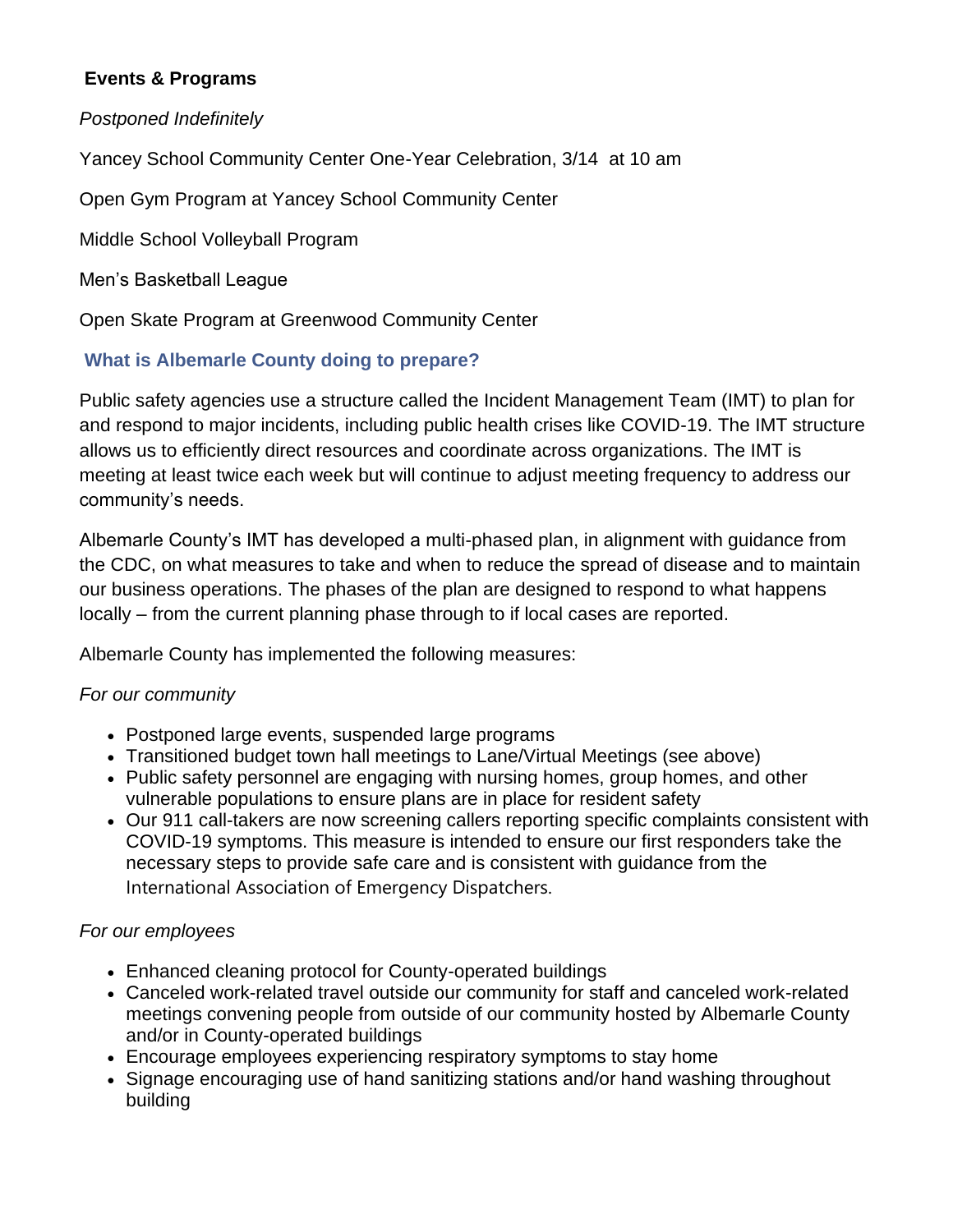#### **What Can You Do?**

### *First, share this message with your neighbors, friends, and colleagues. Signup to receive these messages in your inbox at [www.albemarle.org/amail](http://r20.rs6.net/tn.jsp?f=001q-CvZoFX42Z-ctoZiPIr4hrLx7P_T3rcCk5h7nlHLvlaLNaM0nCoSowvMfpuChCgNMLmcQEezu9wTHqGEJmvVE3G5xAJOu4EVgaKlvLgLs1WlxvCy4CsblKf5sa0iqs-dPIzkeQPhovO22rZbb0Vs8hObNrqxGQm&c=W2ImUDtuBO_cwWP2DIuzl1KGuK9RyocxeD2GTTWRwNoyAMmbW__TxA==&ch=22oES5NHi374RT_4YLUvuvk8uAW2H20kmuPLaHlozZBdNHvwEhnafg==)* **.**

The Centers for Disease Control and Prevention (CDC) has a wealth of resources for businesses, households, schools, and faith-based organizations at *[cdc.gov/coronavirus](http://r20.rs6.net/tn.jsp?f=001q-CvZoFX42Z-ctoZiPIr4hrLx7P_T3rcCk5h7nlHLvlaLNaM0nCoSuJpERW0tQhslGrus5M_pZ89-_zEvVKgOXPpG8r-QhTbKk0t1zG_7A5vZBPf2pseV-tVhaQYHNU2uWDnXciaNiwE3Vq9eizoMA==&c=W2ImUDtuBO_cwWP2DIuzl1KGuK9RyocxeD2GTTWRwNoyAMmbW__TxA==&ch=22oES5NHi374RT_4YLUvuvk8uAW2H20kmuPLaHlozZBdNHvwEhnafg==)* . The CDC is specifically encouraging people to:

- Avoid close contact with people who are sick.
- Stay home when you are sick, except to get medical care.
- Cover your coughs and sneezes with a tissue and throw the tissue in the trash.
- Wash your hands often with soap and water for at least 20 seconds, especially after blowing your nose, coughing, or sneezing; going to the bathroom; and before eating or preparing food.
- If soap and water are not readily available, use an alcohol-based hand sanitizer with at least 60% alcohol. Always wash hands with soap and water if hands are visibly dirty.
- Clean and disinfect frequently touched surfaces and objects (e.g., tables, countertops, light switches, doorknobs, and cabinet handles)

The Virginia Department of Health has resources for the public, travelers, schools, businesses, and large events as well - *[www.vdh.virginia.gov/coronavirus](http://r20.rs6.net/tn.jsp?f=001q-CvZoFX42Z-ctoZiPIr4hrLx7P_T3rcCk5h7nlHLvlaLNaM0nCoShStf48kek1vQtZS05DIjTnYLzST0d0WhQ-zegiXU-YDR4CYVapHjzf7IJWOoJczbL9ouichmwlRucewl0c5t13_9HrAGejwlydVsxiEueTegYiAagUnQp0=&c=W2ImUDtuBO_cwWP2DIuzl1KGuK9RyocxeD2GTTWRwNoyAMmbW__TxA==&ch=22oES5NHi374RT_4YLUvuvk8uAW2H20kmuPLaHlozZBdNHvwEhnafg==)*.

#### **Local Resources**

The Thomas Jefferson Health District (TJHD) is our community's local public health agency and works closely with the Virginia Department of Health (VDH) and the Centers for Disease Control and Prevention (CDC). *TJHD has opened a hotline at (434) 972-6261 to answer questions from the public* regarding COVID-19. At this time, that number is staffed Monday through Friday from 8 am to 4:30 pm. The public can leave messages that will be returned as soon as possible.

**If you are experiencing a medical emergency, please call 911.**

Drug Drop Off

Public Controlled Substances Disposal Locations from the AC Police Department

UVA Hospital Pharmacy 1240 Lee Street Room 1407 Charlottesville 22903 Top Notch Pharmacy 943 Preston Ave Charlottesville 22903 Timberlake Pharmacy 322 Main Street Charlottesville 22902 CVS 3420 Seminole Trail (Forest Lakes) Charlottesville 22911 Parkway Pharmacy 5771 The Square Crozet